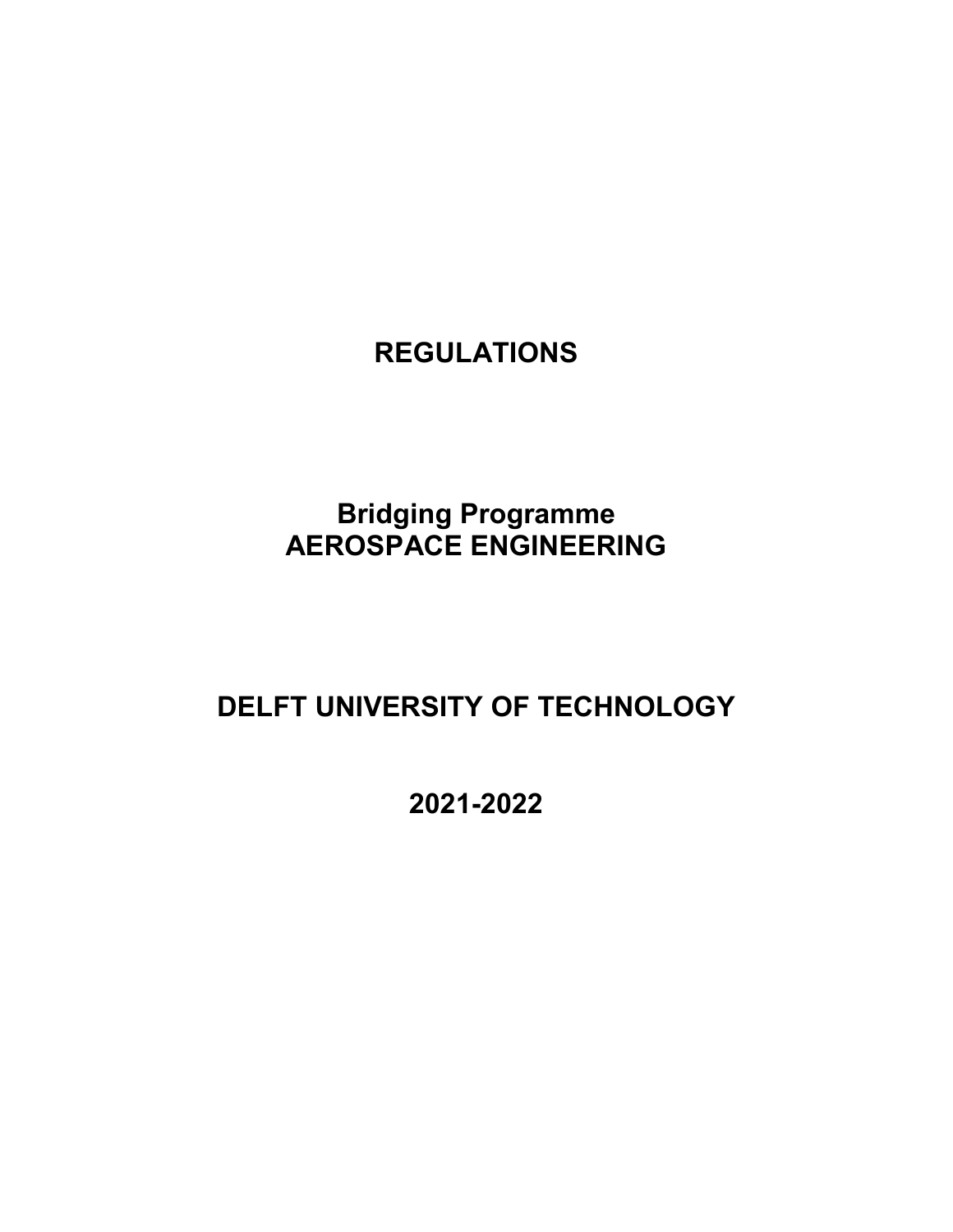# **TABLE OF CONTENTS**

| Article A7 - Admission to the Master programme Aerospace Engineering 6 |  |
|------------------------------------------------------------------------|--|
|                                                                        |  |
|                                                                        |  |
|                                                                        |  |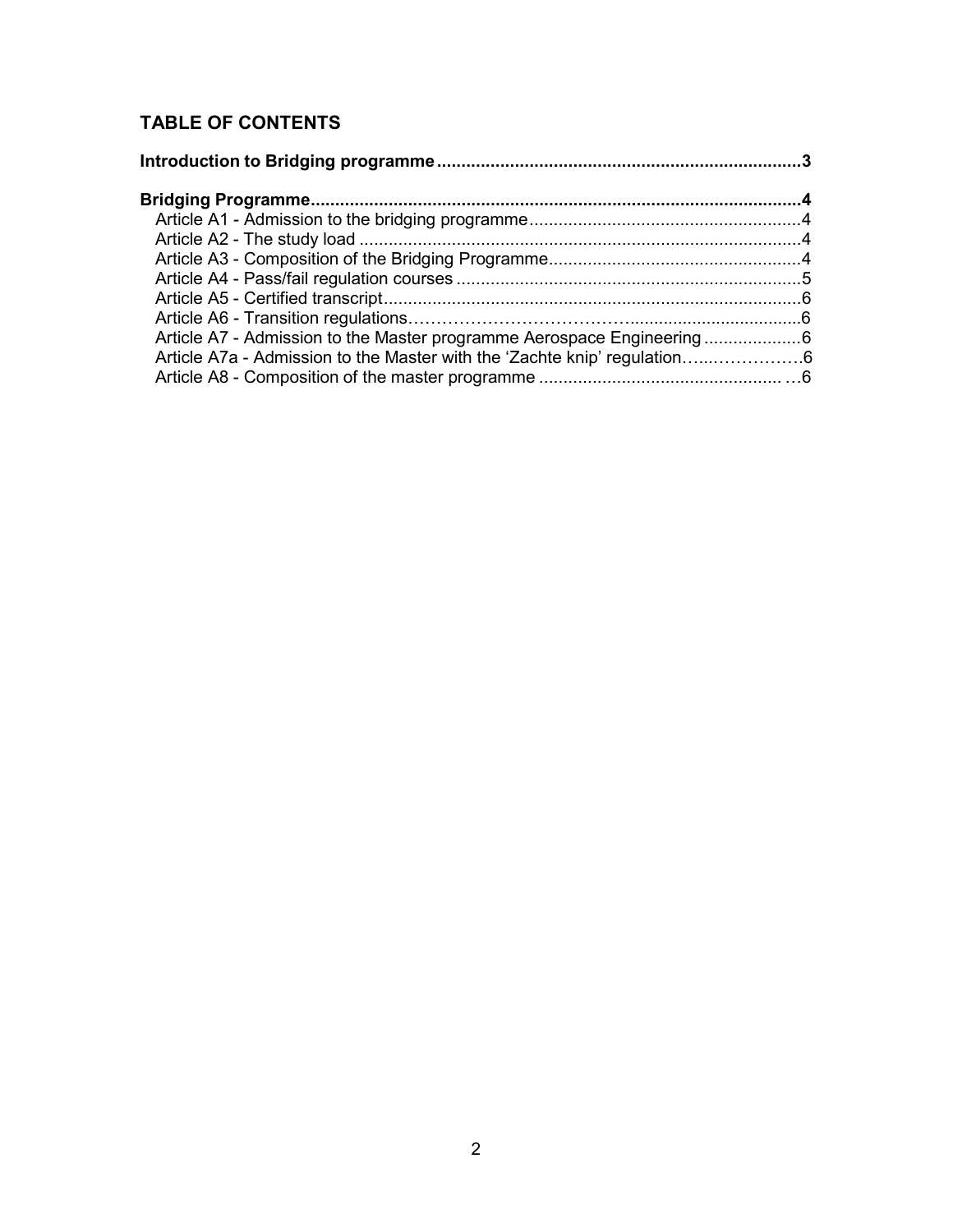#### **Introduction to Bridging programme**

<span id="page-2-0"></span>The bridging programme is a preparatory programme for the MSc Aerospace Engineering. The major objectives of the bridging programme Aerospace Engineering are the development of skills in mathematics and mechanics and aerospace engineeringto an academic bachelor level and the skills of thinking and working in models. The bridging programme is open to students with a relevant degree from a Dutch university of applied sciences and has to be completed before one can start the MSc.

<span id="page-2-1"></span>Below you will find the specific regulations for the bridging programme. For the general regulations the Teaching and Examination Regulations BSc Aerospace Engineering apply.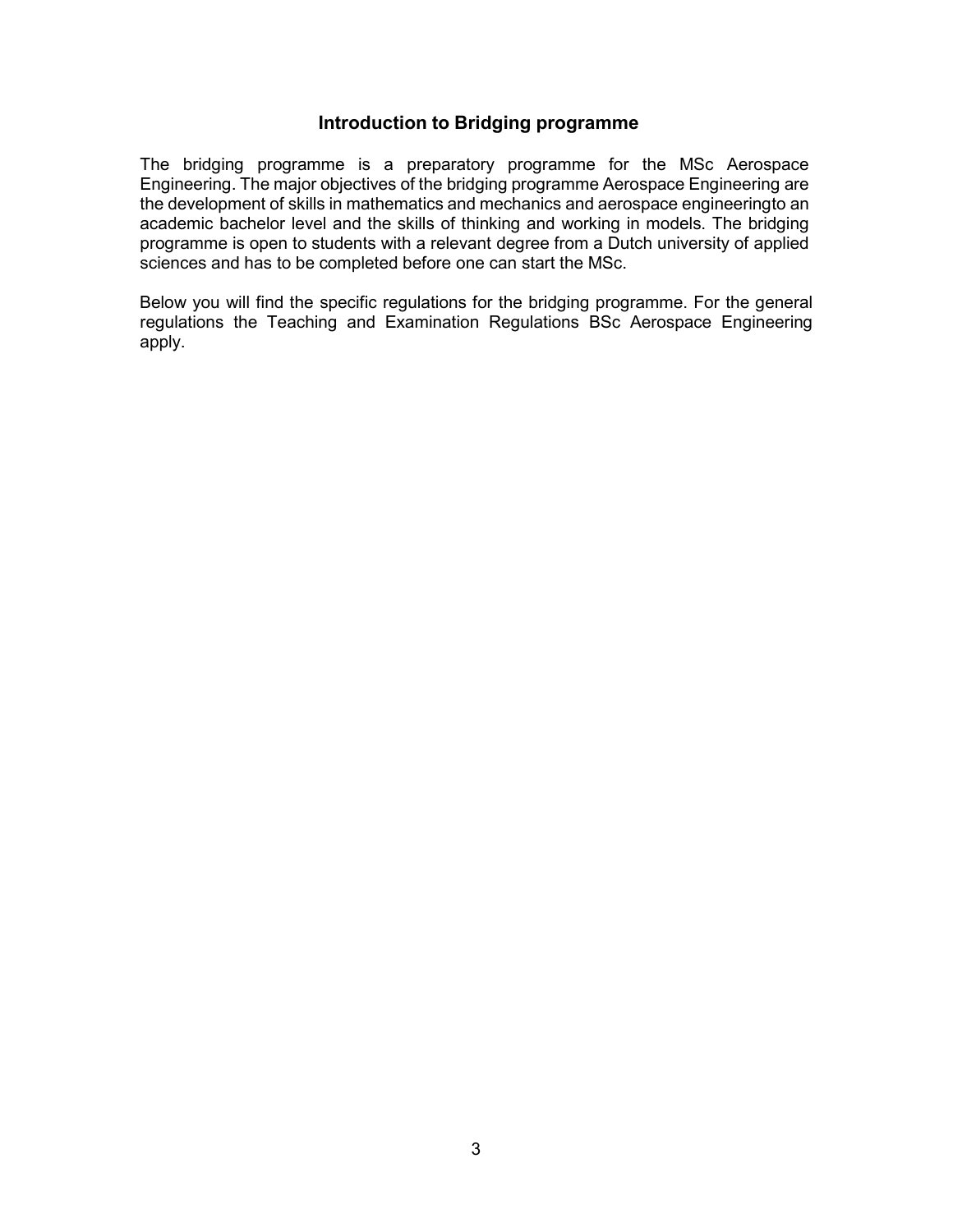# **Bridging Programme**

### <span id="page-3-0"></span>**Article A1 - Admission to the bridging programme**

The bridging class is open to students who hold a B.Eng or BSc degree from a Dutch university of applied sciences in:

- Aeronautics/Luchtvaarttechnologie (Hogeschool InHolland)
- Aviation (Hogeschool van Amsterdam)
- Engineering, Design and Innovation (Hogeschool van Amsterdam)
- Mechanical Engineering
- Maritime Engineering
- Civil Engineering
- Automotive Engineering
- Mechatronica

Furthermore, the TU Delft entrance requirements apply: [https://www.tudelft.nl/en/education/admission-and-application/msc-dutch](https://www.tudelft.nl/en/education/admission-and-application/msc-dutch-diploma/1-check-admission-requirements#c41394)[diploma/1-check-admission-requirements#c41394](https://www.tudelft.nl/en/education/admission-and-application/msc-dutch-diploma/1-check-admission-requirements#c41394)

### <span id="page-3-1"></span>**Article A2 - The study load**

The study load for the Bridging Programme is 5[1](#page-3-3) ECTS $^{\rm 1}$ .

## <span id="page-3-2"></span>**Article A3 - Composition of the Bridging Programme**

The table below outlines the general structure of the Bridging Programme

| <b>Course code</b>           | <b>Course name</b>                                            |                |  |  |
|------------------------------|---------------------------------------------------------------|----------------|--|--|
| <b>Mathematics</b>           |                                                               |                |  |  |
| WI1421I R                    | Calculus I                                                    | 6              |  |  |
| WI1402LR                     | Calculus II                                                   | 5 <sup>2</sup> |  |  |
| WI2032TH                     | Numerieke Wiskunde – deeltentamen                             | 3              |  |  |
| IFEEMCS010400                | Lineair Algebra 1                                             | 5              |  |  |
| WI1909TH                     | Differentiaal vergelijken                                     | 3              |  |  |
| <b>AE2220-II S</b>           | Computational Modelling                                       | 3              |  |  |
| <b>Engineering</b>           |                                                               | 14             |  |  |
| AE1205                       | Programming and Scientific Computing<br>in Python             | $\overline{2}$ |  |  |
| AE2135-I-S                   | Structural Analysis and Design                                | 5              |  |  |
| AE2235 (module)              | Aerospace Signals, Systems and<br>Control                     |                |  |  |
| <b>Aerospace Engineering</b> |                                                               | 12             |  |  |
| AE2230-I-S                   | <b>Flight and Orbital Mechanics</b>                           |                |  |  |
| AE2130-I-S                   | Aerodynamics-I                                                |                |  |  |
| AE3212-I-S                   | Aerospace Flight Dynamics and<br>Simulation, incl Flight Test |                |  |  |

<span id="page-3-3"></span><sup>&</sup>lt;sup>1</sup> This has been rectified from 49 ECTS to 51 ECTS.

<span id="page-3-4"></span><sup>&</sup>lt;sup>2</sup> This has been rectified from 3 ECTS to 5 ECTS.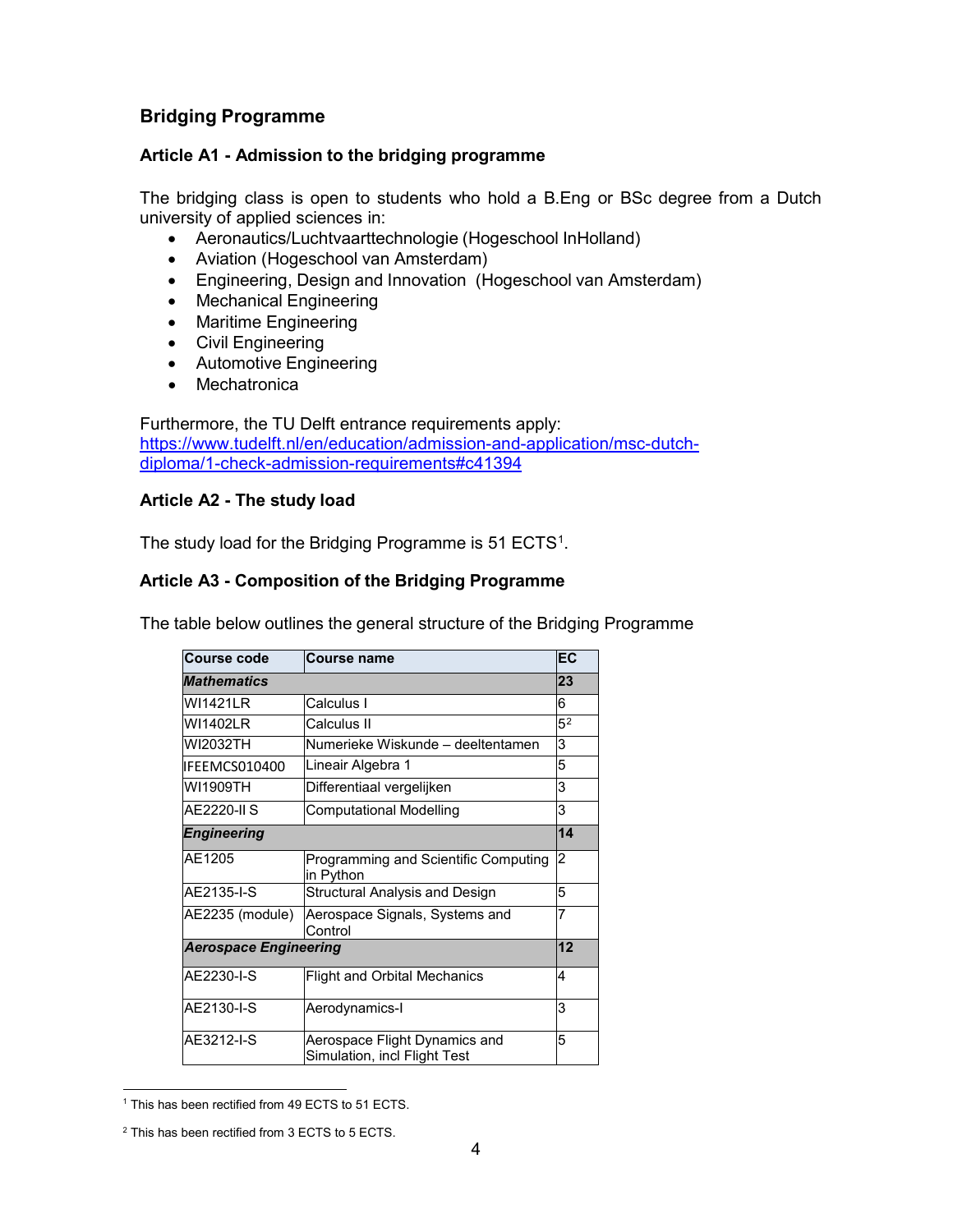| <b>Total</b> | м<br>, , |
|--------------|----------|
|              |          |

Course descriptions can be found in the digital study guide of the TU Delft: [www.studyguide.tudelft.nl.](http://www.studyguide.tudelft.nl./)

#### <span id="page-4-0"></span>**Article A4 - Pass/fail regulation courses**

The student meets the requirements for the bridging programme once the following has been met:

- a result has been earned for all subjects: a mark, a pass (v) or an exemption (vr);
- none of the final marks may be lower than 5.75

*Grading (compensation) regulation modules WI1421LR and AE2235:*

- The mark for a component of a subject will be expressed in decimals.
- A result for a component maybe included in the determination of the final mark only if it is at least 5.0.
- If a module consists of two components or more a final grade is calculated as follows: for each part a minimum of 5.0 is obtained, the rounded off weighted average of the partial grades is 6.0 or higher, the weight is the number of credits, see table below.

| <b>WI1421LR</b> | <b>Calculus I</b> |              |   | whole or<br>half mark | <b>Calculation grade</b>                           |
|-----------------|-------------------|--------------|---|-----------------------|----------------------------------------------------|
|                 | <b>WI1421LR</b>   | Calculus I-A | 3 | decimals              | $(3$ (grade WI1421LR)+<br>(3(gradeWI1402LR-II))/ 6 |
|                 | <b>WI1421LR</b>   | Calculus I-B |   | decimals              |                                                    |

| AE2235 | Aerospace Signals, Systems and Control |                                        |   | whole or<br>half mark | <b>Calculation grade</b>                          |
|--------|----------------------------------------|----------------------------------------|---|-----------------------|---------------------------------------------------|
|        | AE2235-I                               | Aerospace Systems and<br>ControlTheory | Λ | decimals              | $(4$ (grade $AE2235-I)+$<br>(3(gradeAE2235-II))/7 |
|        | AE2235-II                              | Instrumentation and Signals            |   | decimals              |                                                   |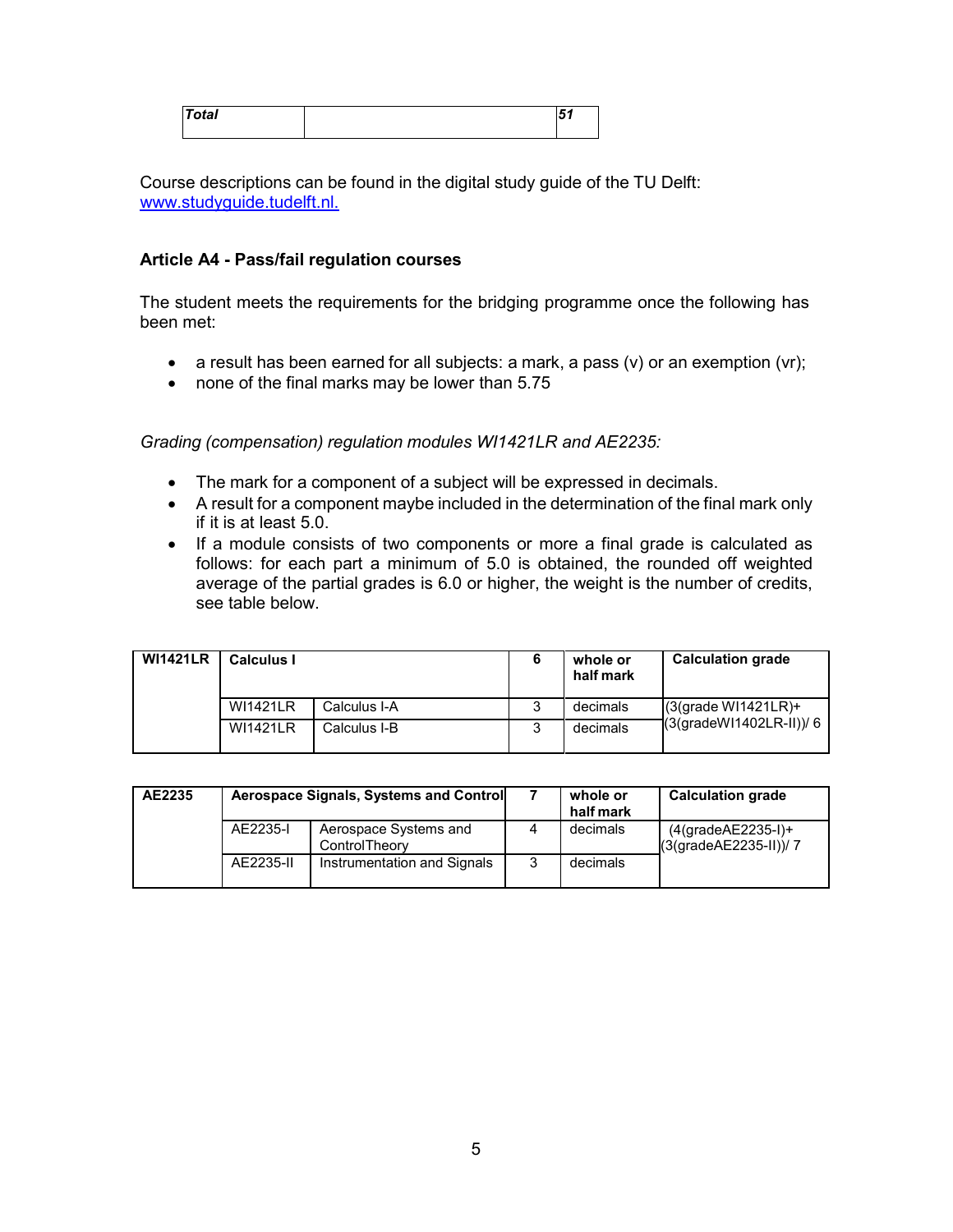### <span id="page-5-0"></span>**Article A5 - Certified transcript**

A transcript containing all results achieved will be provided on request regardless of completion of the full programme.

#### **Article A6 – Transition regulation**

Students before cohort 2021-2022 are able to finish the original examination programme from the year they have started. Where needed, students can apply to the bridging programme coordinator for the transition regulations below. In order to be eligible for the regulations, a bridging student must submit their request before October 1, 2021. It is not possible to take different courses for the same subject, as this would lead to multiple attempts for the same subject within one academic year.

#### Analyse 1, 2, and 3

- Resits will be offered for the courses WI1708TH1, WI1708TH2, and WI1708TH3 in 2021-2022.
- Students can apply to the bridging coordinator to have WI1708TH1 (Analyse 1) replaced by WI1421LR-IA S (Calculus I, part A) in their examination programme.
- Students can apply to the bridging coordinator to have WI1708T2 (Analyse 2) replaced by WI1421LR-IB S (Calculus I, part B) in their examination programme.
- Students that have to do both WI1708TH1 (Analyse 1) and WI1708TH2 (Analyse 2) can apply to the bridging coordinator to have this replaced by WI1421LR (Calculus I, part A and B) in their examination programme.
- Students can apply to the bridging coordinator to have WI1708TH3 (Analyse 3) replaced by WI1402LR (Calculus II) in their examination programme.

#### Linear Algebra:

• 2 additional resits will be offered in 2021-2022 for the old WI1807TH1 Linear Algebra (3 ECTS) course. If students want, they can also contact the Bridging coordinator to change their examination programme to the new IFEEMCS010400 Linear Algebra (5 ECTS) course.

#### Applied Numerical Analysis:

- Bridging students from 2020-2021 or earlier should complete AE2220-I Applied Numerical Analysis to complete their examination programme. If needed, these students can also the Bridging coordinator to change their examination programme to:
	- o exclude AE2220-I Applied Numerical Analysis and include WI2032TH Numerieke Wiskunde – deeltentamen.
	- $\circ$  This also implies that AE2220-II Computational Modelling will be considered a stand-alone course (i.e. migrated to AE2220-II S) and that *no* compensation with Numerieke Wiskunde and/or Applied Numerical Analysis will be possible.